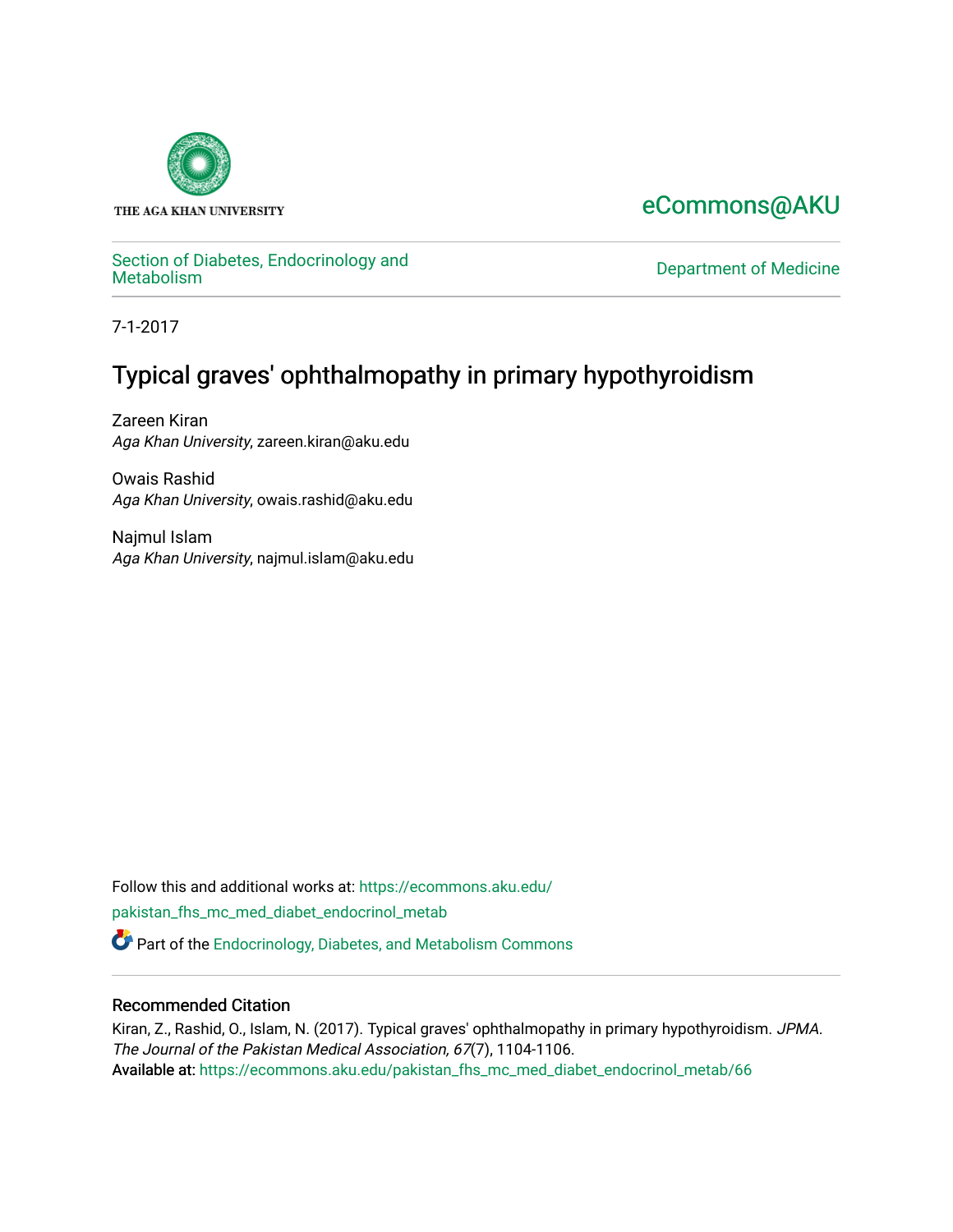

# **Typical graves' ophthalmopathy in primary hypothyroidism**

Zareen Kiran, Owais Rashid, Najmul Islam

## **Abstract**

Graves ophthalmopathy (GO) usually occurs in a close temporal relationship with hyperthyroidism. It is rare in patients with normal thyroid function (euthyroid GO) and in patients with hypothyroid forms of thyroid autoimmune diseases (hypothyroid GO). We report a 52 years old man presenting in our endocrine clinic with diagnosed primary hypothyroidism 3 months back during evaluation for glaucoma. He was later referred by an ophthalmologist to exclude Grave's eye disease, where he had presented with chief complaints of bilateral prominent eyes. On examination there was only bilateral exophthalmos with marked chemosis. Magnetic resonance imaging (MRI) of the orbits showed typical findings of GO. Grave's ophthalmopathy is a rare condition to come across in patients with primary hypothyroidism, and is being first time reported from Pakistan. Patients with hypothyroidism and Graves ophthalmopathy can be successfully treated with steroids in a similar manner as in patients with GO associated with hyperthyroidism.

**Keywords:** Thyroid associated orbitopathy, Graves ophthalmopathy, Hypothyroidism.

### **Introduction**

The presence of Graves' eye disease is well studied in association with thyroid hormone dysfunction, most commonly hyperthyroidism. It is an important manifestation in patients with Graves' disease in euthyroid, hyperthyroid or even in hypothyroid state. However, occurrence of typical Graves' ophthalmopathy in patients known to have primary hypothyroidism is very rare. A recent review study from Japan has described an incidence of Graves' ophthalmopathy in patients who have never been hyperthyroid (i.e. euthyroid and hypothyroid Graves' disease) between 2.5 to 34.3%.<sup>1</sup> Hypothyroid Graves' ophthalmopathy generally has typical manifestation of Graves' eye disease as in patients with thyrotoxicosis. It is characterized by inflammatory infiltration of the orbital contents. Patients have been found to have thyroid stimulating hormone (TSH)

Aga Khan University Hospital, Karachi, Pakistan. **Correspondence:**Zareen Kiran. Email: zareen.kiran@aku.edu

receptor antibodies positive in their serum with euthyroid or hypothyroid Graves' ophthalmopathy but does not explain pathogenic correlation with underlying thyroid dysfunction as they are negative or weakly positive in euthyroid Grave's disease.2,3

### **Case Report**

A 52 years old man presented for the first time in our endocrine clinic in March 2015, with complaints of constipation and swelling of the feet for 3 months. He was diagnosed to have primary hypothyroidism 3 months back during evaluation and treatment for glaucoma. In his past history he had Idiopathic transverse myelitis in January 2014, for which he was treated with steroids for 4 months in tapering regime. He did not report any history of arthritis, however he had impaired fasting glucose and was on dietary and lifestyle modification. The patient had never smoked. He was on levothyroxine 100 microgram daily. He also had a family history of hypothyroidism in his daughter. On examination, he was vitally stable, with insignificant findings on general physical and systemic examination. Laboratory investigations showed a thyroid stimulating hormone level (TSH) of 7.5 uIU/ml (NR: 0.4-4) and free T 4 (FT4) level of 1.24 ng/dl (NR: 0.89-1.76). His dose of levothyroxine was adjusted and he was asked to follow up with thyroid antibodies. On next visit, three months later, he was clinically euthyroid. Laboratory investigations showed TSH level of 1.41 uIU/ml, FT4 level was 1.11ng/dl and his anti-thyroid peroxidase (anti-TPO) was 958 IU/ml (NR: <35) and anti-thyroglobulin (anti-TG) was 60.3 IU/ml (NR: <40). He then presented again after 4 months, this time he was referred by an ophthalmologist to exclude Grave's eye disease, where he had presented with chief complaints of bilateral prominent eyes. On



**Figure-1:** T1 weighted image in axial section showing enlarged medial recti (arrows) bilaterally.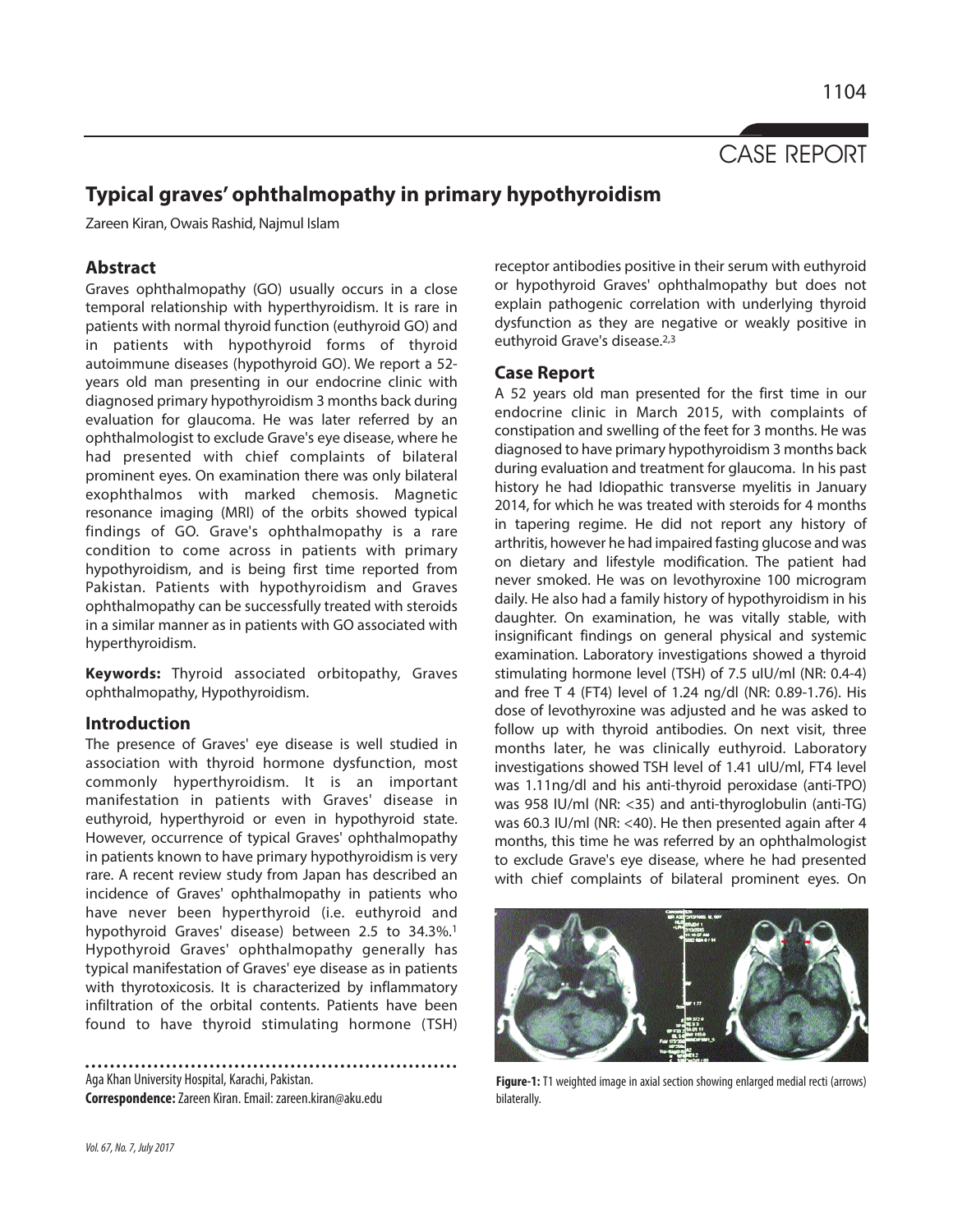**Box-1:** Grave's Eye signs present in our patient.

| Bilateral exophthalmos                                                |  |  |
|-----------------------------------------------------------------------|--|--|
| <b>Bilateral proptosis</b>                                            |  |  |
| Bilateral chemosis (erythematous conjunctiva & excessive lacrimation) |  |  |

**Table-1:** Werner's NOSPECS Classification of Grave's ophthalmopathy.

| Class     | <b>Clinical</b><br><b>Features</b>    | <b>Clinical features</b><br>present in our patient |
|-----------|---------------------------------------|----------------------------------------------------|
|           |                                       |                                                    |
| Class I   | Only signs, no symptoms               |                                                    |
|           | (e.g. lid retraction, stare, lid lag) |                                                    |
| Class II  | Soft tissue involvement               | Present                                            |
| Class III | Proptosis                             | Present                                            |
| Class IV  | Extraocular muscle involvement        | Present                                            |
| Class V   | Corneal involvement                   |                                                    |
| Class VI  | Sight loss (optic nerve involvement)  |                                                    |

examination there was bilateral exophthalmos and proptosis with marked chemosis, but without any diplopia (Box-1). On neck examination, there was no goiter or bruit. He had no tremors and there was no pretibial myxedema. He was advised to get MRI of the orbits to assess the cause of exophthalmos. MRI of the orbits showed enlargement of extraocular muscles, particularly the medial and inferior rectus muscles which are typical findings of Grave's ophthalmopathy. There was no space occupying lesion identified on MRI as the cause of exophthalmos. He was started on tapering regime of prednisone 40mg per OS daily for 2 weeks, then 20mg daily for 2 weeks, then 10mg daily for 1 week and finally 5mg daily for 1 week, along with Omeprazole 40 mg per OS daily. On follow up he had recovered well with resolution of chemosis and normal vision. Informed consent was taken from the patient's son for reporting this rare presentation.

### **Discussion**

Ophthalmopathy associated with primary hypothyroidism is a rare phenomenon, occurring in 7.5% of patients with known primary hypothyroidism as reported in one of the clinical study from Iran.<sup>4</sup> It was first reported by Wyse et al in 1968.<sup>5</sup> Since then many case reports and some clinical studies from different parts of the world are being reported and epidemiological data shows that it is still an unusual entity in patients with known hypothyroidism. Several studies have shown that there are demographic differences with Asians having less severe manifestation and Caucasians being at higher risk.<sup>1</sup>

The underlying pathogenesis, though not very clear, is same as in patients with hyperthyroid Grave's ophthalmopathy. The natural history comprises of an initial

dynamic active progressive phase characterized by marked inflammatory infiltrate with lymphocytes in the orbital tissues involving extraocular muscles and fat, followed by a static phase in which inflammation subsides and fibroblasts come into play resulting in fibrosis which may cause permanent disfigurement of the eyes and diplopia.<sup>6</sup> How does this pathophysiology correlates with thyroid hormone status in individuals is not clearly evident. Presence of high titers of TSH receptor antibodies in patients with Grave's hyperthyroidism have shown to explain the autoimmune basis for ophthalmopathy, due to the presence of TSH receptors in orbital fibroblasts, but these antibodies are not found to be elevated in patients with hypothyroidism.2,7

Patients with Grave's disease can undergo a phase of hypothyroidism in the natural history of their disease process, but our patient had never been diagnosed with hyperthyroidism in the past, nor was there any history of radioactive iodine ablation. Moreover, we could neither label nor exclude this patient to have Grave's eye disease as we did not have thyroid stimulating immunoglobulins/receptor antibodies (TSI/TRAb) assay available in our facility to confirm the diagnosis. The anti-TPO and anti-TG antibodies done in this patient, could in fact, favour the diagnosis of Hashimoto's thyroiditis. Hashimoto's thyroiditis usually comprises of an initial thyrotoxic phase followed by a transient hypothyroidphase with only around 5% patients developing permanent hypothyroidism. However, our patient does not describe any stigmata of hyperthyroidism even in the past to account for the Hashitoxicosis phase of Hashimoto's thyroiditis.

Patients with Hashimoto's thyroiditis usually test negative for TSH receptor antibodies but still have typical Grave's eye disease, elucidating the presence of other eye muscle antigens as the cause of autoimmune basis for the disease process.<sup>8</sup> Our patient did have typical findings of Grave's ophthalmopathy on imaging9,10 (Figure-1). The American Thyroid Association has proposed a more objective method for determining the eye changes of Graves' disease and overall assessment of severity through a scoring system, where Clinical Activity Score (CAS) of  $>$  3 is considered to have active inflammation.11,12 This results in more reliable assessment of ophthalmopathy and requiring orbital imaging early in the course of disease, hence starting early treatment.<sup>13</sup> Thyroid associated ophthalmopathy is also classified clinically with the well-remembered Werner' NOSPECS classification corresponding Class 0 to VI<sup>14</sup> (Table-1). The clinical activity score of our patient was 3, as there was marked chemosis, redness of the eyes and swelling of eyelids.

Treatment of Grave's ophthalmopathy associated with hypothyroidism is not well defined in the literature. However, it is aimed at immunomodulation similar to ophthalmopathy